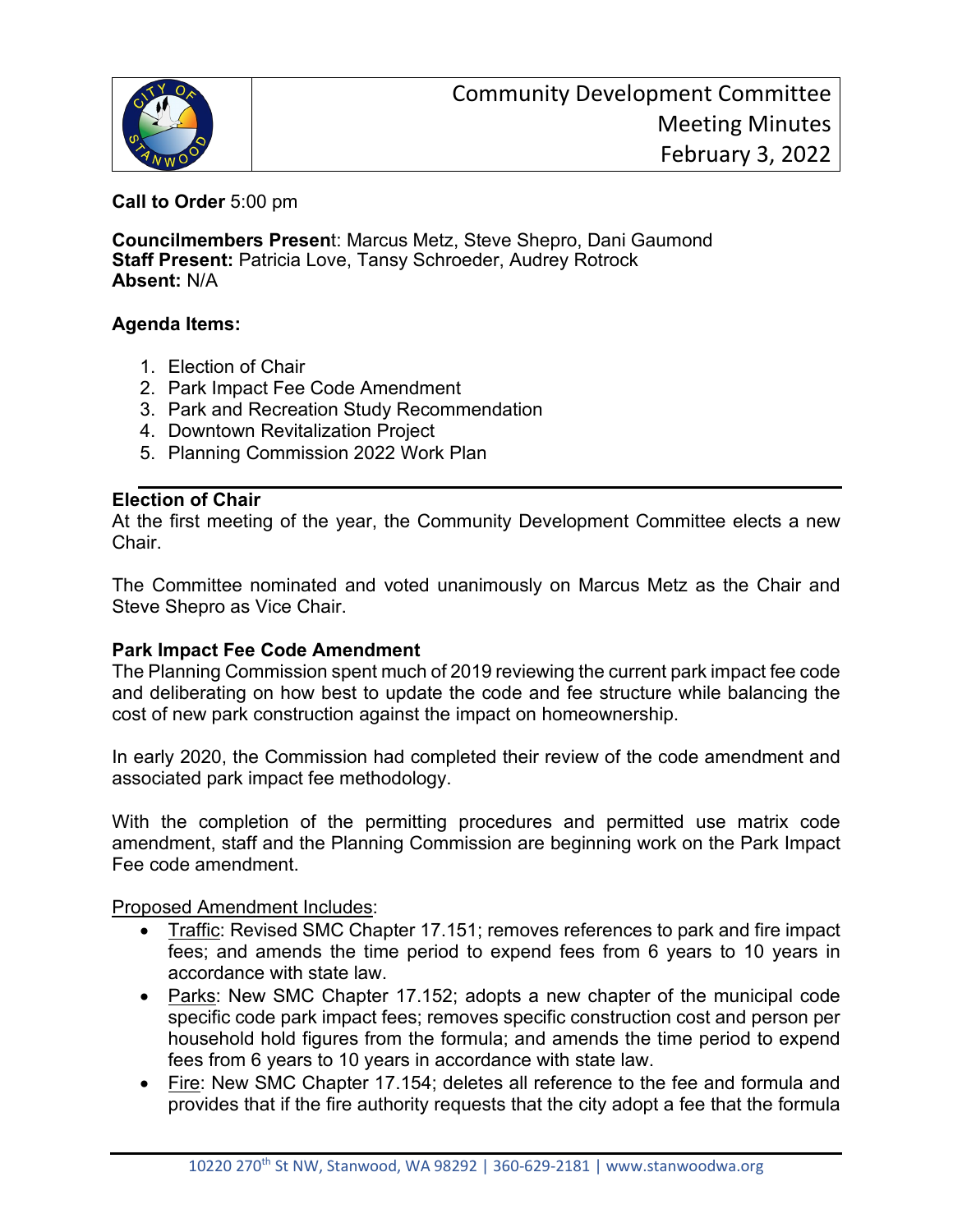

be developed and an amendment to the code be adopted. This change reflects recent vote by city residents to annex into the North County Regional Fire Authority.

**Park Impact Fee: The Park Impact Fee has been updated by applying the park** impact fee formula to the 2022-2027 Park Capital Improvement Project list and updating the "persons per household" figure as provided by the Washington State Office of Financial Management.

No changes are proposed to the School Impact Fee, Chapter 17.153 – Impact Fees – School Facilities.

## 2022 Park Impact Fee Calculation:

The process of updating the Park Impact Fee includes applying the most recent Park CIP list with updated construction cost estimates, applying the most recently available city demographic information, and considering the appropriate proportional cost share. Level of service ratio remains the same as it is the LOS adopted in the Parks, Recreation and Open Space Plan.

Stanwood Municipal Code Chapter 17.151.090 contains the impact fee formula for parks. This fee is applied to all new residential development permits in the City: both single family residential and multi-family residential.

The Committee supports the proposed amendment. The Committee would also like to know why there is not an adjustment factor for the traffic impact fee, like there is one for the park impact fee.

## **Park and Recreation Study Recommendation**

Community Boards and Stanwood residents have requested that the City hire a Parks Director and establish a Parks Department. This pressure appears to be coming from the desire to improve park aesthetics and communication with the City. With the current diversified system of parks planning in the Community Development Department and parks scheduling / maintenance in the Public Works Department there is a communication and policy implementation gap with regards to parks in the City of Stanwood.

Identifying this key inefficiency in the city is a major step forward towards improving City parks for the community. City Staff recommends taking a phased and scalable approach to improving city parks and services prior to formally creating a City Parks Department. Staff recommends creating a "Parks Team" consisting of existing employees that will be dedicated to parks planning and maintenance that will work together, in the same space to improve communication.

The Committee supports creating a scalable approach to creating a City Parks Department. They also support beginning the first and second phase as soon as feasible.